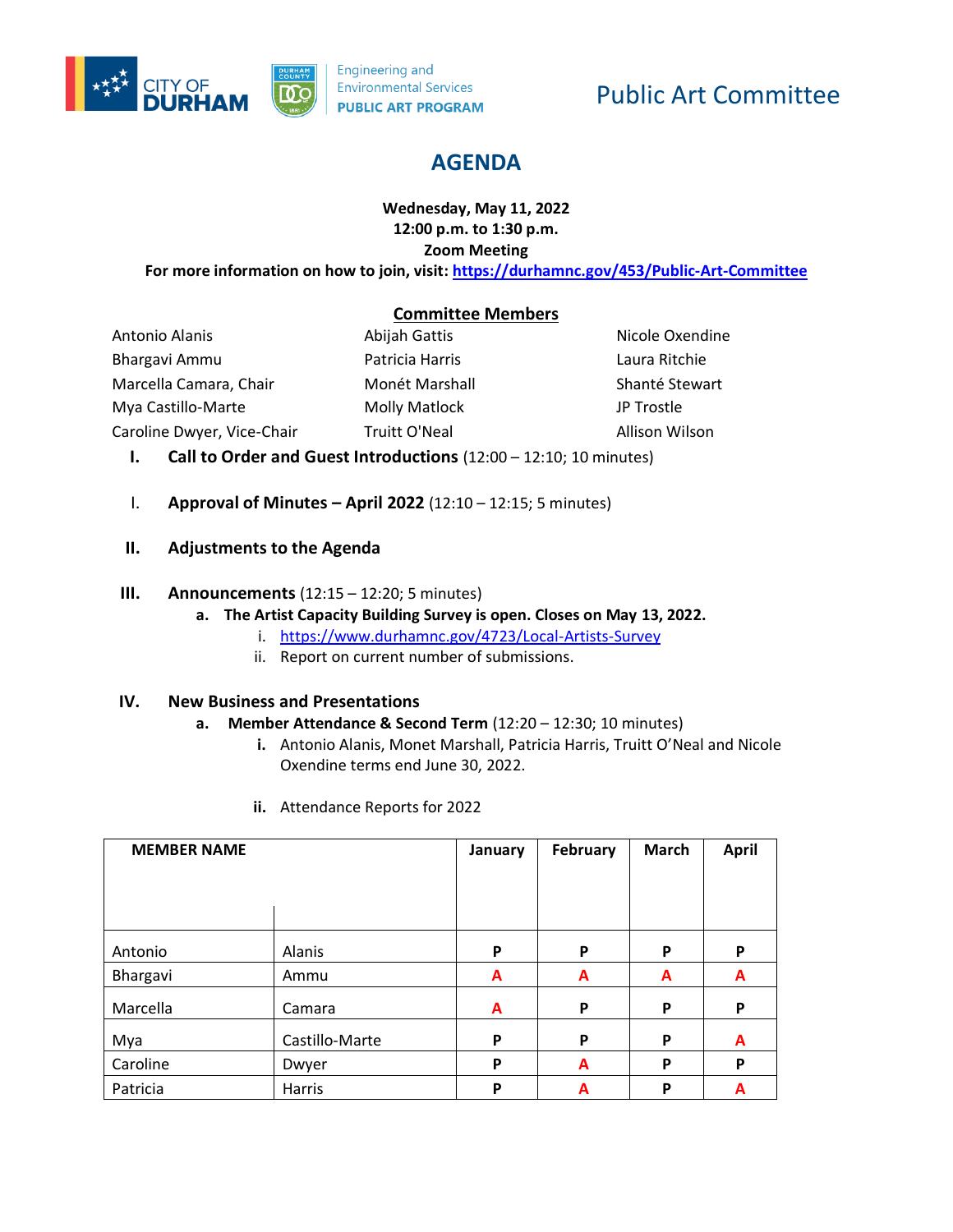**CULTURAL & PUBLIC ART PROGRAM**<br>General Services

**CITY OF DURHAM** 



<u>and the company of the company of the company of the company of the company of the company of the company of the company of the company of the company of the company of the company of the company of the company of the com</u>

Engineering and Environmental Services **PUBLIC ART PROGRAM** 

| Monét   | Marshall | A | A | A | A  |
|---------|----------|---|---|---|----|
| Molly   | Matlock  | D | P | Ρ | EA |
| Truitt  | O'Neal   | A | A | A | A  |
| Nicole  | Oxendine | A | A | Ρ | P  |
| Laura   | Ritchie  | D | D | Ρ | A  |
| JP      | Trostle  | D | D | Р | Р  |
| Allison | Wilson   |   | D | A | A  |

iii. Attendance Reports for 2021

| Member<br>Name | Jan                       | Feb                       | Mar                       | Apr          | May                       | June                      | July                      | Aug                       | Sept                      | Oct                       | <b>Nov</b>                | <b>Dec</b>                | %<br><b>Mtgs</b><br>Atten<br>ded |
|----------------|---------------------------|---------------------------|---------------------------|--------------|---------------------------|---------------------------|---------------------------|---------------------------|---------------------------|---------------------------|---------------------------|---------------------------|----------------------------------|
| Adams          |                           | A                         | P                         | P            | EA                        | $\boldsymbol{\mathsf{P}}$ | R                         |                           |                           |                           |                           |                           | 67%                              |
| Alanis         | $\boldsymbol{\mathsf{P}}$ | $\boldsymbol{\mathsf{P}}$ | EA                        | P            | P                         | EA                        | $\boldsymbol{\mathsf{A}}$ | P                         | P                         | P                         | EA                        | $\mathsf{P}$              | 67%                              |
| Ammu           |                           |                           |                           |              |                           |                           | P                         | A                         | $\boldsymbol{\mathsf{A}}$ | A                         | $\mathbf{A}$              | A                         | 17%                              |
| Camara         | $\boldsymbol{\mathsf{A}}$ | $\boldsymbol{\mathsf{P}}$ | $\boldsymbol{\mathsf{A}}$ | P            | EA                        | EA                        | P                         | P                         | $\boldsymbol{\mathsf{A}}$ | P                         | $\boldsymbol{\mathsf{A}}$ | $\boldsymbol{\mathsf{P}}$ | 50%                              |
| Castillo-      |                           |                           |                           |              |                           |                           |                           |                           |                           |                           |                           |                           | 67%                              |
| Marte          | P                         | A                         | P                         | P            | A                         | $\boldsymbol{\mathsf{P}}$ | $\boldsymbol{\mathsf{A}}$ | P                         | P                         | P                         | A                         | $\boldsymbol{\mathsf{P}}$ |                                  |
| DeMott*        | P                         | ter<br>m                  |                           |              |                           |                           |                           |                           |                           |                           |                           |                           | 100%                             |
| Dwyer          | P                         | P                         | $\boldsymbol{\mathsf{P}}$ | P            | P                         | P                         | P                         | EA                        | P                         | P                         | P                         | $\boldsymbol{\mathsf{P}}$ | 92%                              |
| Harris         | A                         | P                         | P                         | EA           | P                         | $\boldsymbol{\mathsf{P}}$ | $\boldsymbol{\mathsf{A}}$ | p                         | $\boldsymbol{\mathsf{A}}$ | A                         | P                         | $\boldsymbol{\mathsf{P}}$ | 58%                              |
| Jennings       | P                         | P                         | P                         | EA           | $\boldsymbol{\mathsf{P}}$ | $\boldsymbol{\mathsf{P}}$ | $\boldsymbol{\mathsf{A}}$ | $\boldsymbol{\mathsf{A}}$ | ${\bf R}$                 |                           |                           |                           | 63%                              |
| Marshall       | A                         | $\boldsymbol{\mathsf{A}}$ | A                         | $\mathbf{A}$ | A                         | $\boldsymbol{\mathsf{A}}$ | $\boldsymbol{\mathsf{A}}$ | $\boldsymbol{\mathsf{A}}$ | $\boldsymbol{\mathsf{A}}$ | $\boldsymbol{\mathsf{A}}$ | A                         | $\boldsymbol{\mathsf{A}}$ | 0%                               |
| Matlock        |                           |                           |                           |              |                           |                           | P                         | P                         | P                         | P                         | P                         | EA                        | 83%                              |
| O'Neal         | A                         | A                         | A                         | $\mathbf{A}$ | A                         | A                         | $\boldsymbol{\mathsf{A}}$ | $\mathbf{A}$              | $\boldsymbol{\mathsf{A}}$ | A                         | A                         | $\boldsymbol{\mathsf{A}}$ | 0%                               |
|                | A                         | P                         | EA                        | P            | A                         | A                         | P                         | P                         | P                         | A                         | P                         | $\boldsymbol{\mathsf{A}}$ | 50%                              |
| Oxendin<br>e   |                           |                           |                           |              |                           |                           |                           |                           |                           |                           |                           |                           |                                  |
|                |                           |                           |                           |              |                           |                           |                           |                           |                           |                           |                           |                           | 75%                              |
| Ritchie        | P                         | P                         | EA                        | P            | P                         | A                         | P                         | P                         | P                         | EA                        | P                         | $\boldsymbol{\mathsf{P}}$ |                                  |
| Seiz           | P                         | P                         | P                         | P            |                           |                           |                           |                           |                           |                           |                           |                           | 100%                             |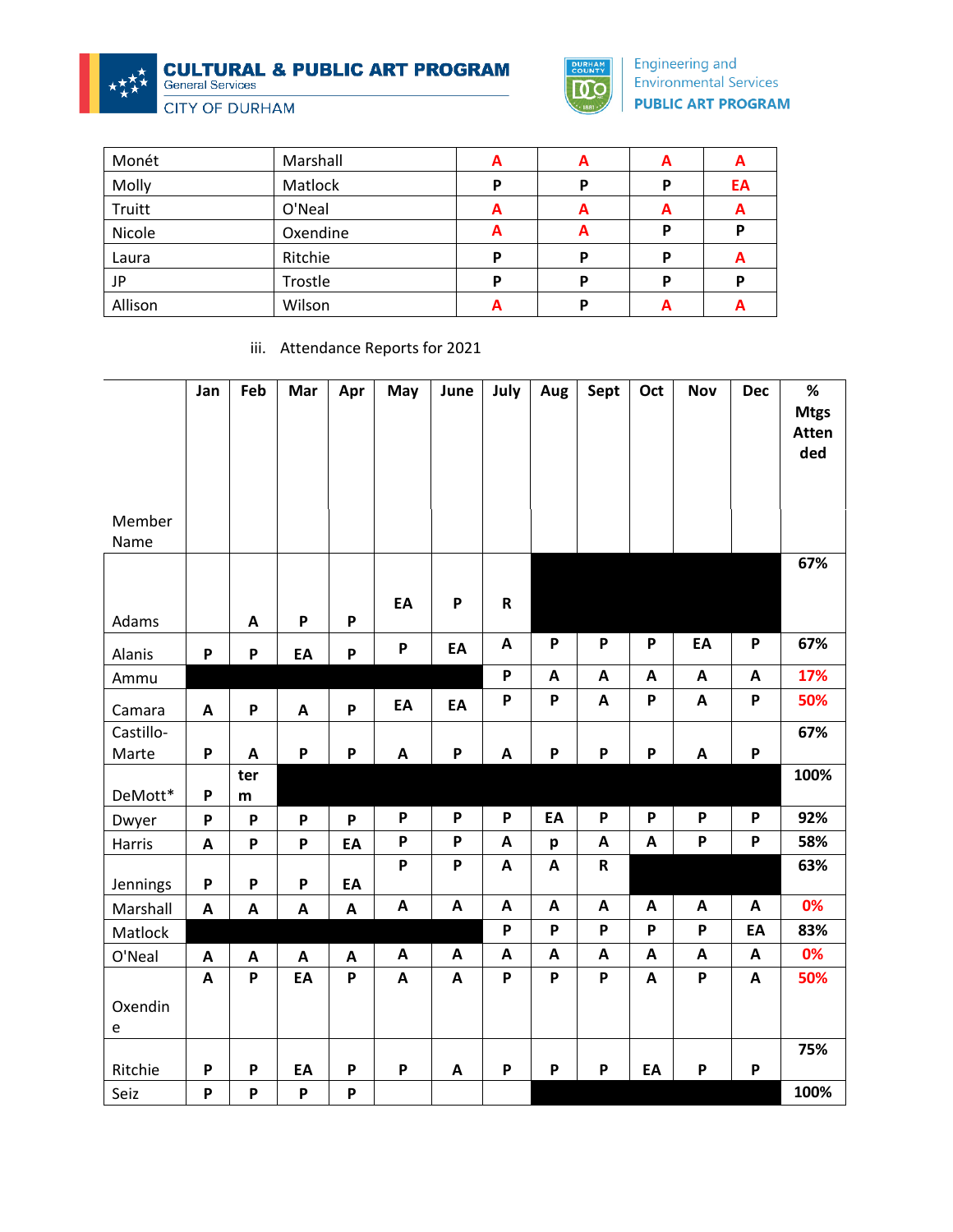



**CITY OF DURHAM** 

|          |   |   |   |   | D | D |   |   |   |   |   |    |     |
|----------|---|---|---|---|---|---|---|---|---|---|---|----|-----|
|          |   |   |   |   |   |   |   |   |   |   |   |    | 83% |
| Trostle  |   |   |   |   |   |   | D | D | D | D | D | EA |     |
|          |   |   |   |   |   |   |   |   |   |   |   |    | 83% |
| Williams | P | A | P | D | D | D | R |   |   |   |   |    |     |
| Wilson   |   |   |   |   |   |   | A | D | D | D | A | D  | 67% |

# **b. Task Force Check-in** (12:30 – 12:40; 10 minutes)

- i. Task Forces Team will report out based on current status.
	- 1. Project Cultivation: implement public art projects in neighborhoods outside of downtown
		- a. Molly, Laura
	- 2. Capacity Building for Local Artists
		- a. Antonio, Mya, JP
	- 3. Identify and address where implicit and explicit bias may impact or affect arts and culture in Durham
		- a. Caroline, Patricia, Nicole
	- 4. Governance Committee
		- a. Marcella, Caroline

#### **2022 Goal Discussion** (12:40 – 1:20; 40 minutes)

- ii. PAC's 2021 Goals
	- 1. Develop and implement public art projects in neighborhoods outside of downtown to create community conversations and connect residents to public spaces, with an emphasis on robust, authentic and equitable community engagement and considerations for COVID-19. (approved 10/21/20)
	- 2. Identify capacity building solutions for local artists based on community conversations and survey(s) in order to develop mentor and mentee guidelines/opportunities and other artist resources to address local artists' needs. (approved 10/21/20)
	- 3. Define advocacy for the Public Art Committee and develop a roadmap for community advocacy priorities. (approved 10/21/20)
	- 4. The Public Art Committee will develop the skills needed to assess, identify and address where implicit and explicit bias may impact or affect arts and culture in Durham, in order to develop a set of best practices for public art with a focus on anti-racism, community accountability and equity, and to uplift intergenerational, gender diverse, racially diverse, and LGBTQIA+ artists. (approval pending)
- iii. Group Discussion question
	- 1. The PAC task forces to review the 2022 PAC Goals by discussing the following questions: Is this the right goal? When you determine what